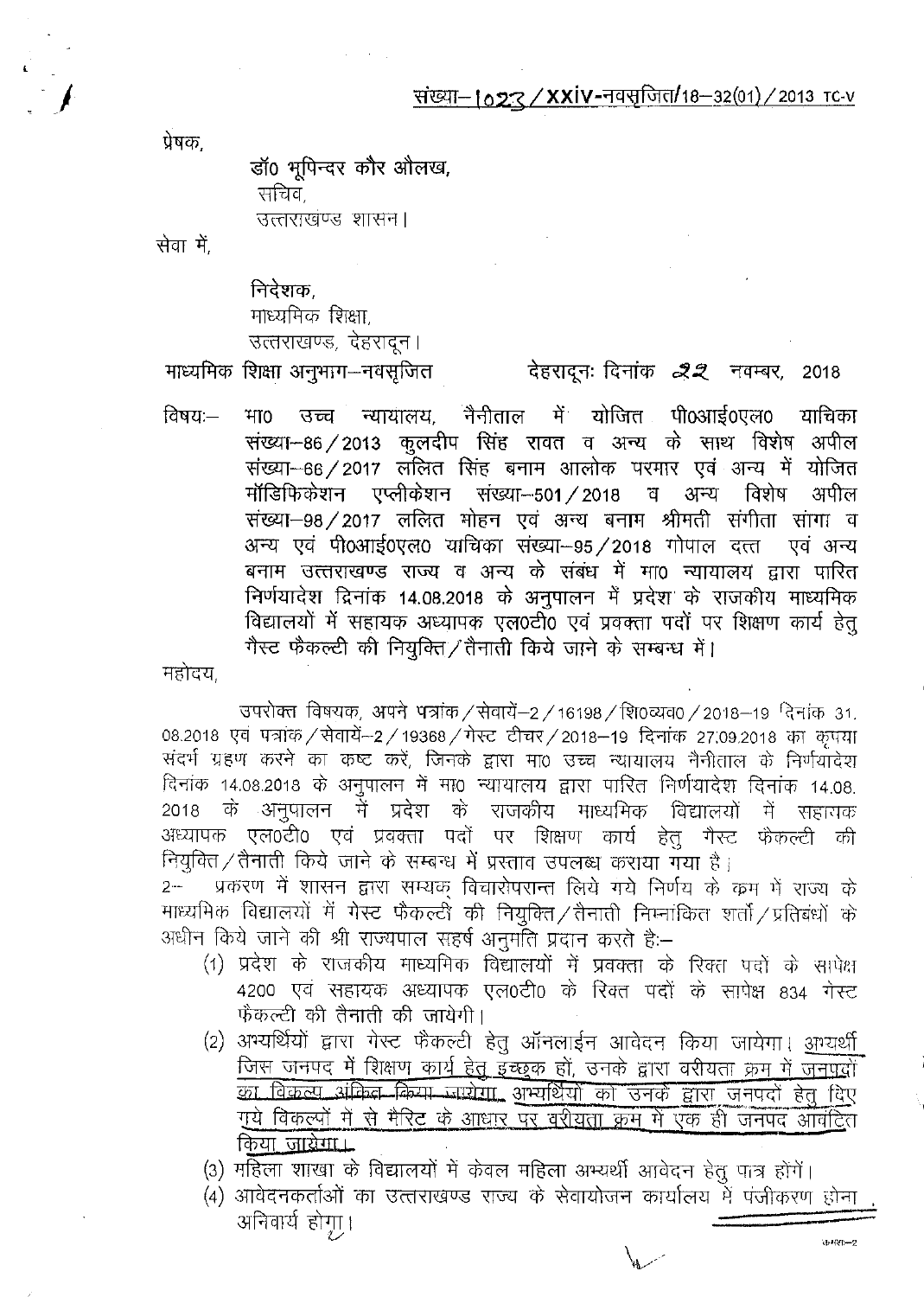- (5) उक्त व्यवस्था के लिए अभ्यर्थियों हेतु न्यूनतम आयु 21 वर्ष एवं अधिकतम आयु, निर्धारित पदों हेतु वर्तमान में प्रचलित नियमों / नियमावली के अनुसार होगी।
- (6) ऐसे अभ्यर्थी ही शिक्षण कार्य हेतु रखे जा सकेंगे जो निर्धारित पदों हेतु वर्तमान में ्<br>प्रचलित नियमों / नियमावली के अनुसार शैक्षिक एवं प्रशिक्षण अर्हताधारी हो।
- (7) जनपदों में गेस्ट फैकल्टी की नियुक्ति प्रक्रिया हेतु साफ्टवेयर तैयार करवाने, ऑनलाईन आवेदन प्रक्रिया, जनपद की रिक्तियों के अनुरूप मैरिट /विकल्प के आधार पर सूचियां व आवेदन का विषयवार विवरण सम्बन्धित जनपदों को प्रेषित किए जाने विषयक कार्यवाही हेतु निवेशालय स्तर पर निदेशक माध्यमिक शिक्षा की अध्यक्षता में प्रोजेक्ट मैनेजमेन्ट यूनिट गठित की जायेगी। गठित समिति के नोडल अधिकारी अपर राज्य परियोजना निदेशक, समग्र शिक्षा अभियान उत्तराखण्ड एवं माध्यमिक शिक्षा निदेशालय के 02 उप निदेशक, माध्यमिक शिक्षा होंगें ।
	- (8) जनपद स्तर पर गेस्ट फैकल्टी की तैनाती हेतु जिलाधिकारी की अध्यक्षता में निम्नांकित समिति गठित की जाएगी। उक्त सँमिति, प्रोजेक्ट मैनेजमेन्ट यूनिट द्वारा जनपदवार चयनित गैस्ट फैकल्टी की उपलब्ध करायी गई सूची के आधार पर उक्त अभ्यर्थियों के मूल प्रमाण-पत्रों का सत्यापन करते हुए विद्यालय का नियमानुसार आवंटन करेगीं :-

|                                                           | अध्यक्ष    |
|-----------------------------------------------------------|------------|
| $(1)$ जिलाधिकारी<br>(2) मुख्य शिक्षा अधिकारी              | सदस्य सचिव |
|                                                           | सदस्य      |
| (३) प्राचार्य डायट<br>(४) जिला शिक्षा अधिकारी, (माध्यमिक) | ्सदस्य     |

समिति में अनुसूचित जाति/अनुसूचित जन जाति का कोई सदस्य न होने पर जिलाधिकारी द्वारा अनुसूचित जाति /अनूसूचित जन जाति का कोई अधिकारी नामित किया जाएगा, जो कि न्यूनतम समूह "क" स्तर का हो। अभ्यर्थियों का चयन निम्नांकित मानदण्डों के आधार पर किया जायेगा :-

| क्र0<br>सं० | पद         | टी०ई०टी०<br>$\Pi$ /<br>ਾਜੀoਟੀ0ਤ0<br>ਣੀo II                 | स्नातक<br>के गुणांक                                              | स्नातकोत्तर<br>के गुणांक | अनिवार्य प्रशिक्षण<br>(बी०एड० / एल०टी० /<br>वी0पी0एड0 / अन्य जैसी<br>रिथति हो)<br>लिखित | प्रयोगात्मक<br>कुल                      | ाशिक्षण अनुभव के<br>ন্যাক<br>$1$ माह– 1 अंक                                                                                                                                                               | योग |
|-------------|------------|------------------------------------------------------------|------------------------------------------------------------------|--------------------------|-----------------------------------------------------------------------------------------|-----------------------------------------|-----------------------------------------------------------------------------------------------------------------------------------------------------------------------------------------------------------|-----|
|             | एल0<br>ਟੀ0 | কুল<br>प्राप्तांको<br><u>का प्रतिशत</u><br>10 <sup>1</sup> | কুল<br>प्राप्तांकों<br>$\overline{\Phi}$<br><u>प्रतिशत</u><br>10 |                          | ं कुल<br>प्राप्तांकों का<br><u>प्रतिशत</u><br>20                                        | प्राप्तांकों<br>का <u>प्रतिशत</u><br>20 | एक शैक्षिक सत्र–<br>(अधिकतम)<br>अंक<br>एक शैक्षिक सत्र<br>- से<br>अधिक शैक्षिक सन्नों की<br>सेवा हेतु उक्तानुसार<br>अतिरिक्त अंक प्रदान<br>जायेंगे, शिक्षण<br>किए<br>अनुभव के अधिकतम<br>12 अंक देय होंगे। |     |

مرده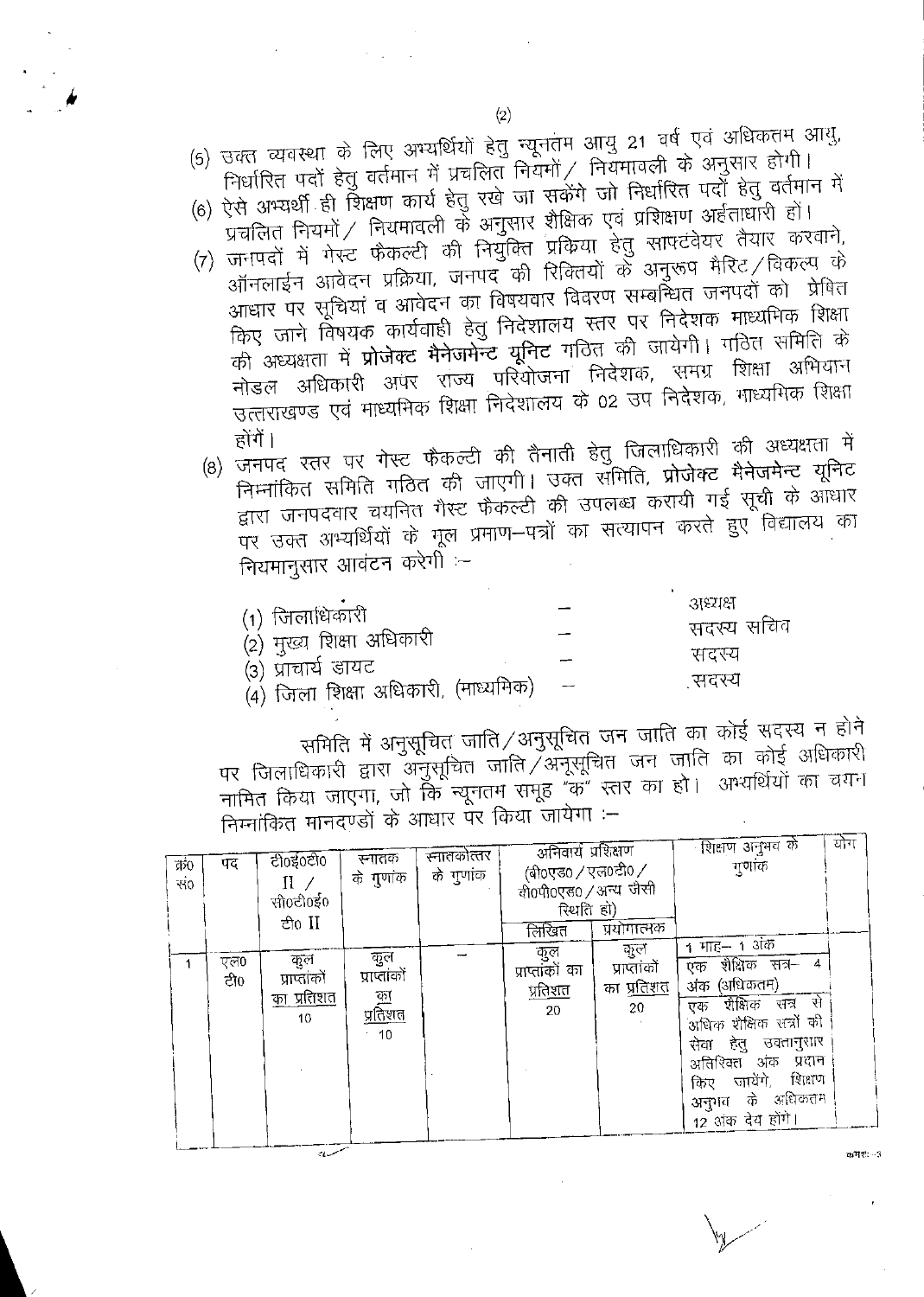| प्रवक्ता | জুল          | कुल             | कुल            | कुल           | माह– १ अक                    |
|----------|--------------|-----------------|----------------|---------------|------------------------------|
|          | प्राप्तांकों | प्राप्तांको     | प्राप्ताको का  | प्राप्तांकों  | शैक्षिक<br>सत्र—<br>एक<br>-4 |
|          | का           | प्रतिशत<br>का   | <u>प्रतिशत</u> | का प्रतिशत    | (अधिकतम)<br>अक               |
|          | प्रतिशत      | 10 <sub>1</sub> | 20             | 20            | शैक्षिक<br>संच<br>स<br>एक    |
|          | 10           |                 |                |               | अधिक शैक्षिक सत्रों की       |
|          |              |                 |                |               | सेवा<br>हेतु उक्तानुसार      |
|          |              |                 |                |               | अतिरिक्त<br>अक<br>प्रदान     |
|          |              |                 |                |               | जायेंगे.<br>शिक्षण<br>ित्रए  |
|          |              |                 |                |               | कं अधिकतन<br>अनुभव           |
|          |              |                 |                |               | 12 अंक देय होंगे।            |
|          |              |                 | ---            | $+$ $+$ $  -$ | $TTT - 112$                  |

- (9) अभ्यर्थी द्वारा किसी माह में 15 दिन से अधिक शिक्षण कार्य किए जाने पर एक \* माह के समतुल्य शिक्षण अनुभव के अंक प्रदान किए जायेंगे, 15 दिन से कम की अवधि में कोई अंक देय नहीं होंगें।
- मा0 उच्च न्यायालय के निर्देशों के क्रम में पूर्व में कार्यरत गेस्ट टीचर को  $(10)$ वरीयता अंक प्रदान किए जाने के दृष्टिगत शिक्षण अनुभव के गुणांक ऐसे अभ्यर्थियों को ही अनुमन्य होगा जो पूर्व में प्रचलित शासनादेश में विहित व्यवस्था के अनुसार पूर्व में राज्य के किसी राजकीय विद्यालय में गेस्ट टीचर के रूप में नियुक्त रहे हों। शिक्षण अनुभव प्रभाण पत्र मुख्य शिक्षा अधिकारी द्वारा प्रतिहस्ताक्षरित होना अनिवार्य है। एल0टी0 के पद हेतु शिक्षण अनुभव के गुणांक ऐसे अभ्यर्थियों को अनुमन्य होगा जो नियमानुसार कक्षा-9 एवं 10 के लिए शिक्षण कार्य हेतु नियुक्त रहे हों तथा प्रवक्ता पद हेतु शिक्षण अनुभव के गुणांक ऐसे अभ्यर्थियों को अनुमन्य होगा जो नियमानुशार कक्षा-11 एवं 12 के लिए शिक्षण हेतु नियुक्त रहे हों।
- (11) अभ्यर्थियों के द्वारा किए गये ऑनलाईन आवेदन के आधार पर प्राप्त मैरिट सूची का मूल प्रमाण पत्रों से मिलान किए जाने के उपरान्त ही सही पाये जाने पर जनपद स्तर से सम्बन्धित अभ्यर्थी को विद्यालय आंवटित किया जायेगा। जनपद स्तर पर चयन में प्रचलित आरक्षण नियमों का पालन किया जायेगा। संबंधित विद्यालय के प्रधानाचार्य द्वारा ऐसे अभ्यर्थियों को शिक्षण कार्य हेतु अनुबन्धित किया जायेगा। शैक्षिक एवं प्रशिक्षण प्रमाण पत्र संबंधी अभिलेख, विद्यालय एवं जनपद स्तर पर सुरक्षित रखे जायेंगें।
- (12) उक्तानुसार शिक्षण कार्य हेतु रखे गये अभ्यर्थियों को प्रतिमाह नियत मानदेय रू0 15000/ -- (पन्द्रह हजार रूपये मात्र) प्रतिमाह की दर से अनुमन्य होगा तथा प्रतिमाह 01 दिन की दर से आकस्मिक अवकाश अनुमन्य होगा। कार्य किए जाने की अवधि का ही वेतन अनुमन्य होगा।
- (13) समस्त जनपदों के मुख्य शिक्षा अधिकारी जनपद स्तर के प्रवक्ता संवर्ग (सामान्य / महिला शाखा) एवं स0अ0एल0टी0 संवर्ग (सामान्य / महिला शाखा) की समस्त रिक्त पदों की सूची, जिनमें गेस्ट फैकल्टी की आवश्यकता है, का विवरण गठित प्रोजेक्ट मैनेजमेन्ट यूनिट, निदेशालय को उपलब्ध करायेंगें। प्रोजेक्ट मैनेजमेन्ट यूनिट स्तर से जनपदवार रिक्त पदों का विवरण एवं आवश्यक निर्देश विभागीय वैबसाइट पर अपलोड़ किए जायेंगें। यथा सम्भव न्यूनतम 02 दैनिक समाचार पत्र में यह सूचना प्रसारित की जायेगी कि इच्छुक अभ्यर्थी रिक्ति के सापेक्ष निर्धारित अवधि के अन्तर्गत गेस्ट फैकल्टी हेतु  $3.757...4$

 $\left( 3\right)$